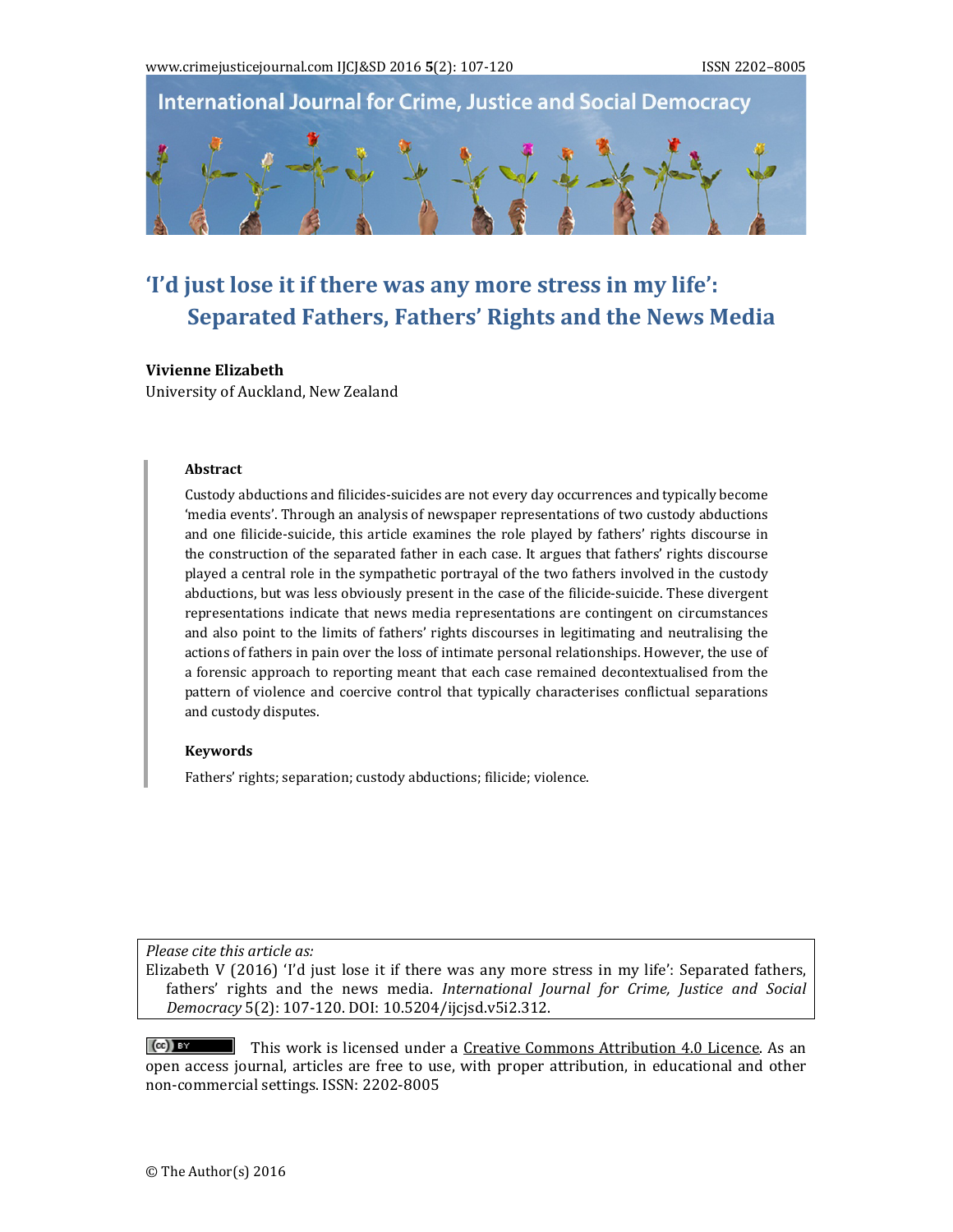#### **Introduction**

Under what circumstances do separated fathers become the focus of news media attention? What role does fathers' rights discourse play in their media representation? And what implications do these representations have for gender based politics? These are the questions this article addresses through a critical analysis of three cases that occupied the news media spotlight in Aotearoa/New Zealand in recent times.<sup>1</sup> The first case took place in 2005 and was precipitated by Stephen Jelicich's abduction for ten days of his five-month-old daughter, Caitlin Jelicich. In the second case, Chris Jones became a centrepiece of media interest in 2006 when his son Jayden Headley, then aged six years, was abducted for 155 days by his maternal grandfather, Dick Headley, who was widely believed to have been acting on behalf of Jayden's mother, Kay Skelton. The final case occurred in 2014 when Edward Livingstone became a focal point of news media attention for breaking into his former wife's home and murdering his two sleeping children, Bradley, aged nine years and Ellen, aged six years, before killing himself.

All three cases became 'media events' (Fiske 1996); they garnered considerable media attention, throughout the abduction periods and their immediate aftermath in the case of Stephen Jelicich and Chris Jones, and in the days that followed the filicide-suicide in the case of Edward Livingstone. Undoubtedly, media interest in these cases reflects the fact that, although parental separations and subsequent disputes over the care of children between separated parents are now commonplace, abductions and murder-suicides remain relatively rare and thus extraordinary. There is a second reason, however, for the newsworthiness of stories surrounding parental separations and disputes over their children's care: individual cases involving parental separations and custody disputes grow out of and play into social disputes over how to best respond to parental separations and the needs of children for care, safety and sustained relationships. Indeed, some might say that social disputes over parental separations and subsequent arrangements for the care of children have become one of the most vexed areas of contemporary struggles over gender relations within the familial domain.

As one might expect, the fathers at the centre of these cases – Stephen Jelicich, Chris Jones and Edward Livingstone - were portrayed in rather different lights to each other. Irrespective of their dissimilar roles in the abductions, both Stephen Jelicich and Chris Jones were constructed sympathetically as desperate and committed fathers who faced mothers who, albeit for different reasons, were acting to exclude these men from their children's lives. In contrast, Edward Livingstone was represented in highly unsympathetic terms as a 'mentally unstable' man with a violent history who had not come to terms with the end of his marriage to Katharine Webb and who, as a consequence, had committed a shocking act of violence against his children, the very people he should have been protecting.

My intention in running two apparently disparate scenarios against each other is to explore what they show about the influence of the pro-father discursive repertoires derived from the fathers' rights movement on the framing of these cases. Through a textual analysis of the newspaper representations of the cases of Stephen Jelicich and Chris Jones, I show that both men were produced and maintained as sympathetic figures through the media's reliance on the pro-father discursive repertoires that make up fathers' rights discourse. These pro-father discursive repertoires construct fathers as centrally important to children's wellbeing as sources of care and protection, blame mothers' hostility towards fathers for father absence, and absolve fathers of any responsibility for their harmful actions (Collier 2006; Crowley 2009; Flood 2004, 2010; Kaye and Tolmie 1998). I also engage in a detailed reading of newspaper renditions of Edward Livingstone's actions, showing that pro-father discourses were less obviously present in this case. Instead readers were invited to make sense of Livingstone through two competing discourses: the discourse of mental instability as a wellspring of inexplicable violence versus the discourse of domestic violence. As a consequence of these different discursive constructions, Jelicich and Jones were defined as good fathers who deserved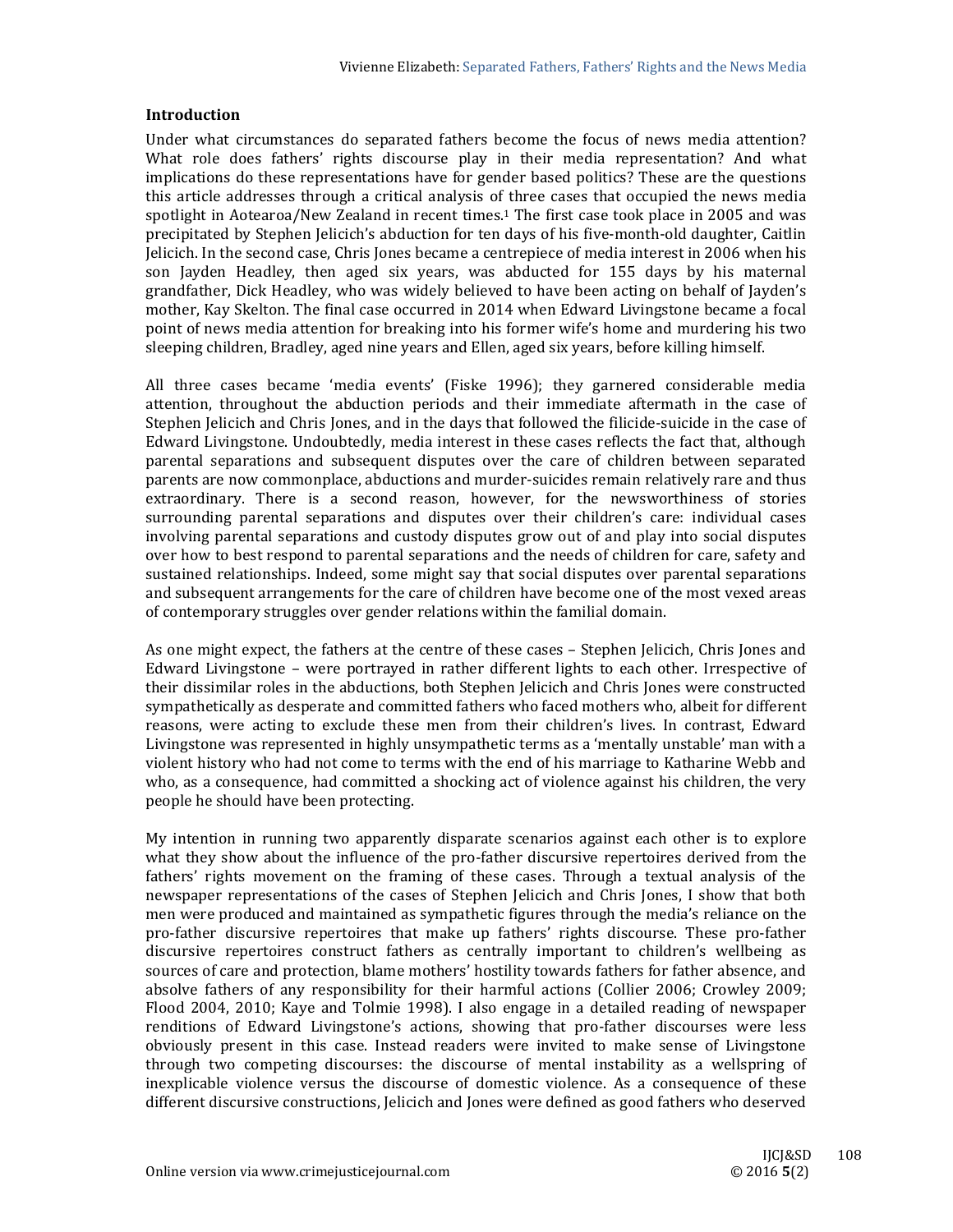the public's sympathy, while Livingstone was portrayed as either a mad or bad father who deserved the public's condemnation.

In what immediately follows I set the scene for my detailed reading of the media's treatment of the abductions of Caitlin Jelicich and Jayden Headley, and the filicides of Bradley and Ellen Livingstone, by outlining the rise of the fathers' rights movement as a counter-movement to the progressive social change brought about by feminist challenges to male dominance within the heterosexual nuclear family. I then describe my methodological approach, before presenting my analysis of the news media representations of each case.

# **Context**

Individual and social struggles over parental separation and/or divorce and the subsequent care arrangements for children are not particularly new in New Zealand or elsewhere in the West. However, the vexed nature of contemporary debates over custody across the Western world is arguably a product of the challenges posed by the feminist movement (including the anti-domestic violence movement) to the patriarchal family and profound changes in personal intimacy over the last 50 years, as well as the rise of a global fathers' rights movement (Boyd 2003, 2004, 2006; Busch, Morgan and Coombes 2014; Collier 2006; Dragiewicz 2011; Flood 2004, 2010; Kaye and Tolmie 1998). Beck and Beck-Gernsheim (1995; also Smart and Neale 1999a) theorise that the conflict between mothers and fathers over children following parental separation has intensified in recent years because family relationships and paid employment have both become more precarious. As a consequence, Beck and Beck-Gernsheim suggest that the ties we seek to make binding are no longer marital but parental.

Yet, as a number of scholars have pointed out, ties between fathers and their children seldom become an issue for men until these relationships are threatened by separation and/or divorce (Crowley 2009; Flood 2012; Rhoades 2006; Smart and Neale 1999a, 1999b). It is at this point that some fathers take umbrage at a gender division of labour which typically sees them act as secondary carers of their children, and at risk of occupying a marginal position in their children's lives, because of what they perceive to be the vindictive actions of mothers backed up by a biased family law system (Collier 2006; Crowley 2009; Davis 2004; Flood 2012; Kaye and Tolmie 1998). Thus, the fathers' rights movement is fundamentally concerned with the reassertion of paternal claims over off-spring in the wake of parental separation and/or divorce. It does not, as Rhoades (2006; see also Flood 2012) makes clear in reference to Australia, have a history of lobbying for changes in employment conditions that would enable fathers to more easily combine paid work and child-care within intact relationships.

Despite some differences in the strategies adopted by fathers' rights groups across the industrialised world (Collier 2006), Smart (2006: vii) argues that fathers' rights activists share a 'policy backcloth' that insists that 'fathers must be made more central to the emotional lives of their (biological) children'. As elsewhere across the Western world, fathers' rights groups in New Zealand have mobilised the rhetoric of liberal feminism to argue that the principles of gender equality and gender neutrality be applied to the issue of post-separation parenting arrangements (Busch, Morgan and Coombes 2014; see also Collier 2006; Crowley 2009; Dragiewicz 2011). In New Zealand, fathers' rights groups were strong proponents of the Shared Parenting Bill when this was introduced into parliament in 2000 by Muriel Newman, a Member of Parliament for New Zealand's far right political party ACT. This bill was defeated at its first reading and the subsequent review of New Zealand law governing post-separation arrangements for children, which resulted in the passing of the *Care of Children Act* in 2004, was not built on a legal presumption of shared care.<sup>2</sup> However, there has been a normative shift toward shared care in New Zealand over the last 15 years, as evidenced by many of the cases that go through the family court system (Tolmie, Elizabeth and Gavey 2010a, 2010b), which can be partly attributed to a fathers' rights lobby.<sup>3</sup>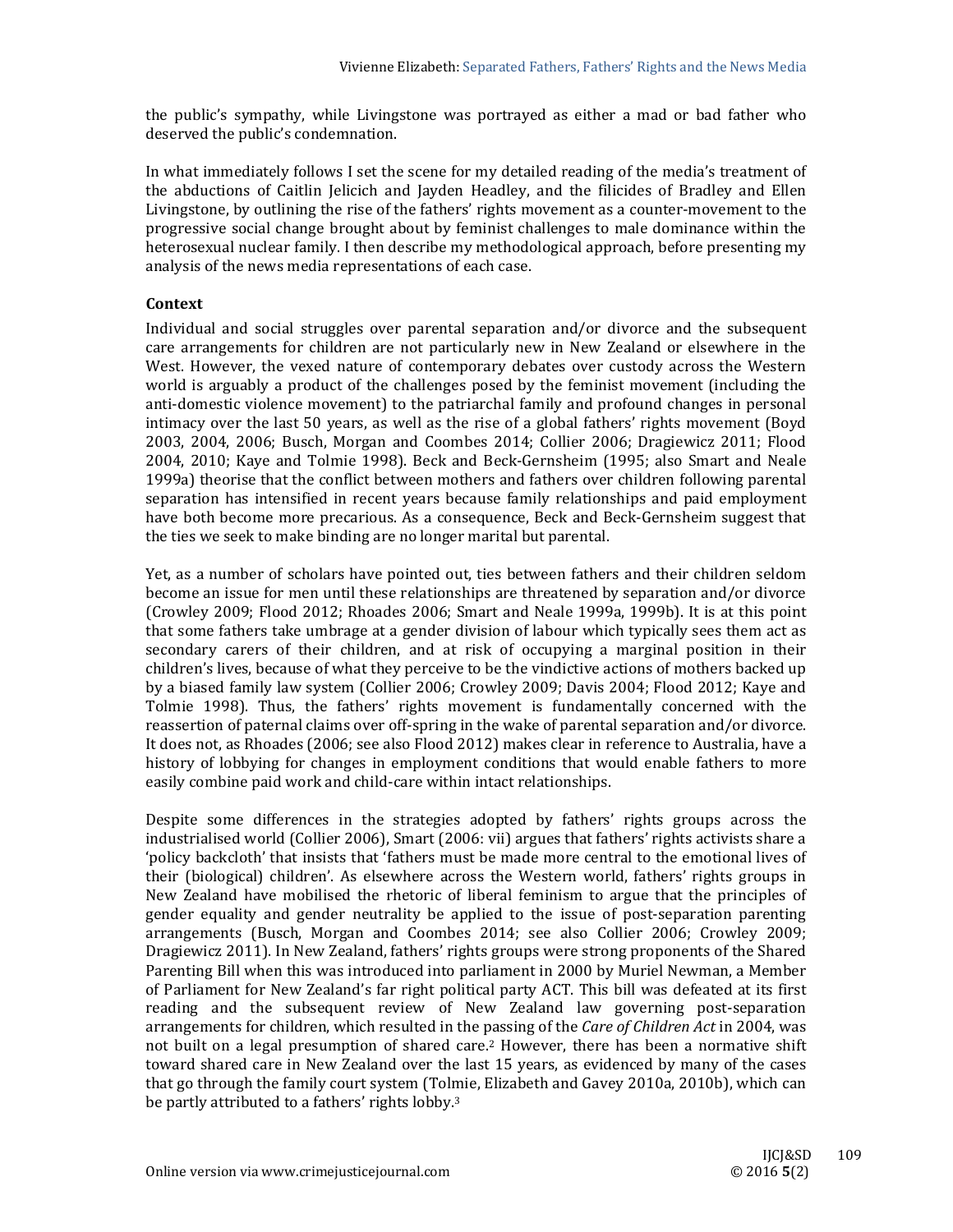Notwithstanding the rise of a pro-father culture within family courts across the West, fathers' rights groups remain critical of the gender power relationships they believe structures postseparation parenting, and the bias towards mothers they believe characterises family law. Within the 'injustice frame' constructed by the fathers' rights movement, fathers – rather than mothers - are the victims of family law (Boyd 2003, 2004, 2006; Collier 2006; Flood 2004, 2010, 2012; Kaye and Tolmie 1998; Rhoades 2006; Smart and Neale 1999a, 1999b). Based on this tenet, fathers are victims of false allegations of domestic violence and/or child abuse by mothers; they are victims of judicial decisions that privilege mothers' care time over fathers'. As victims, fathers are produced as subjects who are morally compelled to press claims for justice and even to engage in heroic risk-taking in pursuit of closer relationships with their children (Jordan 2014). According to Collier  $(2006: 67)$ , fathers' rights activists and individual fathers engage in similar discursive manoeuvres to press their claims: they create a distinction between good fathers and bad, irresponsible or dangerous fathers; they deny, minimise or normalise behaviour that is questionable at best and criminal at worst, so as to avoid critical scrutiny; they articulate a belief that good fathers should fight for their children; and they construct mothers who oppose contact for any reason as alienating and vengeful.

## **Method and sources**

My analysis in this article is informed by the tradition of critical media studies exemplified by Douglas Kellner (1995) and John Fiske (1996). According to critical media studies, the news media operates as a significant site for contesting and establishing the meanings of people's actions. The media achieves this by drawing on culturally available discourses to craft narratives of the events under consideration. This does not mean, however, that the news media presents readers with monolithic accounts of events that only rely on dominant discursive constructions. Rather, it is important to recognise that the news media is a site of discursive struggle, where competing social interests  $-$  for example, fathers' rights groups versus antidomestic violence advocates groups – vie for narrative control. Generally speaking, these competing interpretations do not enjoy the same degree of legitimacy. The news media typically privileges particular interpretations and the interests served by those interpretations, at the same time as it marginalises other interpretations and the interests that might have been furthered by these alternative interpretations.

To identify and interrogate the meaning given by the news media to the three cases under examination, I undertook a narrative-discursive analysis (Reynolds, Wetherell and Taylor 2007) that was supplemented by a deconstructive reading. This involved reading for the social discourses (that is, regularised sets of statements that provide interpretative repertoires) and cultural narratives (that is, plots that link events and characters into a story that takes place over time) contained within newspaper articles about these two abductions. To further interrogate the news media accounts of these abductions, a deconstructive reading was also undertaken. By 'taking [texts] apart and showing how they work to present a particular vision of the world' (Burr 2003: 18), deconstructive readings undermine the social interests served by media accounts.

Sources for the analysis presented below were derived from newspaper coverage of the three cases. With respect to the earlier Jelicich and Jones cases, I accessed newspaper coverage retrospectively through a database, Newztext; in the case of Livingstone, I accessed newspaper coverage directly as the case unfolded from newspaper websites. For all three cases I focussed on *The New Zealand Herald*, New Zealand's largest metropolitan daily, and, in the two cases based in regional centres (the custody abduction involving Jones and Skelton, and the Livingstone murder-suicide), I also accessed articles from the regional newspapers covering the geographical areas in which the cases were located. In Chris Jones and Kay Skelton's case, this was the *Waikato Times*; and in Edward Livingstone's case, this was the *Otago Daily Times*.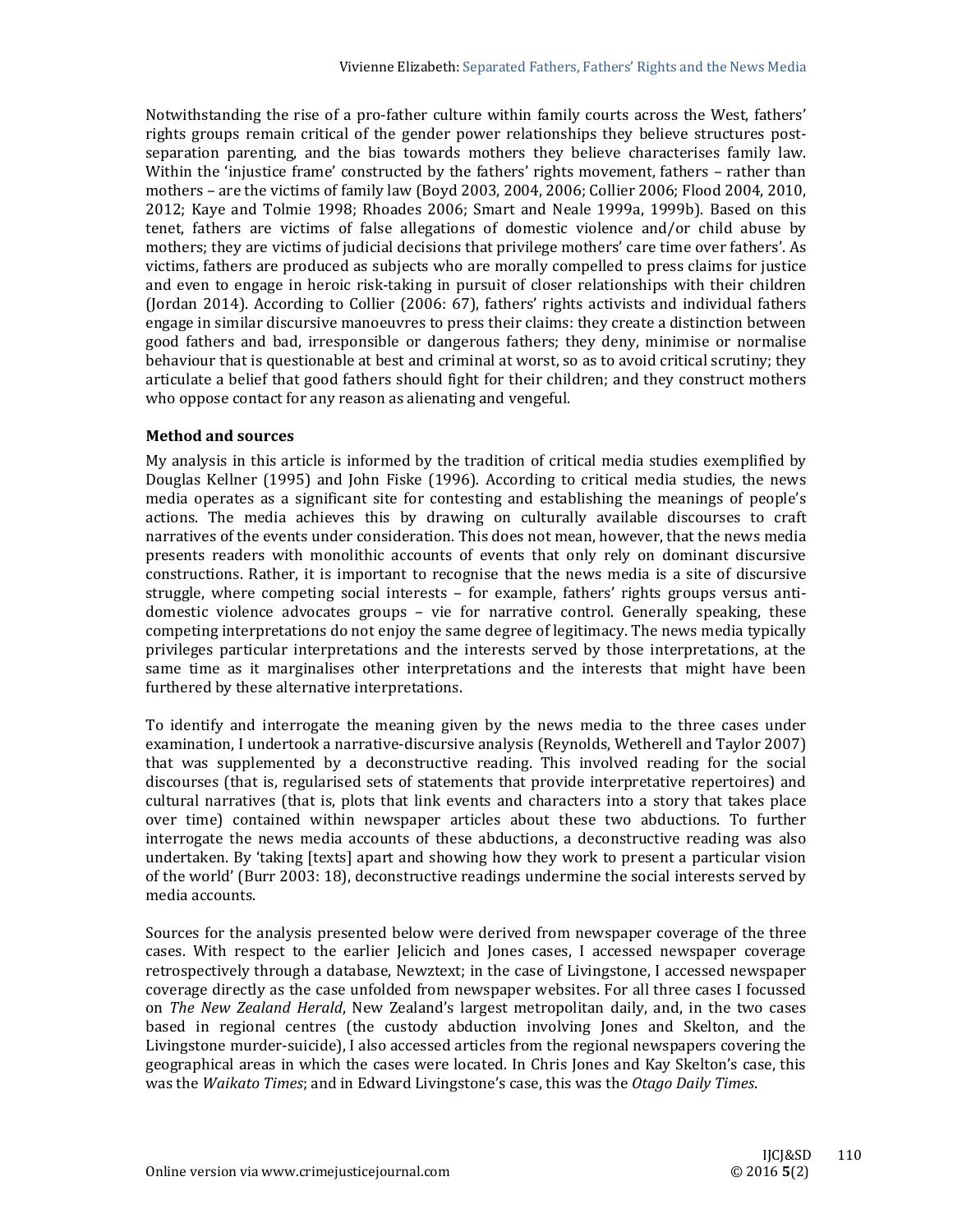#### **Case synopses**

This section draws on news media accounts of each case to summarise the pivotal elements of the abductions and the filicide-suicide. These synopses should not be read as definitive accounts; rather, they have been included to provide the necessary context for the analysis of the media's treatment of each case that follows.

## *Diane and Stephen Jelicich*

Diane and Stephen Jelicich met over the Internet in 2000 when she was living in Wales and he in New Zealand. Although each called the relationship off several times, the couple married in 2003 and based themselves in Wales. In early 2004, Stephen returned to New Zealand when Diane was 15 weeks pregnant, arriving back in Wales just prior to Caitlin's birth. In late 2004 Diane and Stephen arrived in Auckland for a six-week holiday to introduce their baby daughter, Caitlin, to Stephen's parents. However, shortly afterwards their relationship 'soured', and it appeared they would separate permanently.

Stephen gained a Family Court order on 1 December 2004 that prevented Diane from returning to Wales with Caitlin. Following a successful appeal by Diane, the Court order was overturned on 24 December, paving the way for her to return to Wales on 10 January 2005 with Caitlin and her 11-year-old daughter, Emily, as originally planned. When the Court re-opened in the New Year, Stephen applied for a stay of the order permitting Diane to return with Caitlin to Wales. His application was declined by the Family Court judge, leaving the way free for Diane and Caitlin's return.

Following a planned weekend visit between father and daughter, Stephen went 'on the run' with Caitlin instead of returning her to Diane on 8 January 2005, as had been agreed. On 10 January Diane left New Zealand for Wales with Emily. On 18 January, having negotiated an appeal hearing in the Family Court, Stephen came out of hiding. Stephen never faced criminal charges in relation to the abduction. On the day after his return to Auckland, the Hague Convention was invoked and it was argued that the case over Caitlin's custody arrangements should be heard in Wales, the jurisdiction in which she had normally resided. In late January, through the financial support of family and friends, Diane was able to return to New Zealand to be re-united with Caitlin. In mid-April, the Court heard the argument over the Hague Convention. The judgment, released to the public on 2 May 2005, upheld the provisions of the Hague Convention; Diane returned to Wales immediately.

A year later, in 2006, it was reported that Stephen had cut ties with Caitlin and, although Caitlin was often unwell, was not making child-support payments. In 2007 Diane was diagnosed with breast cancer and died from the disease in 2009. Caitlin's older half-sister became her official guardian and, in 2011, adopted Caitlin. Reportedly, Caitlin has limited contact with her father, although she has a photo of him in her bedroom.

## *Chris Jones, Kay Skelton and Jayden Headley*

Kay Skelton and Chris Jones, the mother and father, respectively, of Jayden Headley, met each other in a bar in November 1998, not long after Kay had separated from her husband of four years, Brett Skelton. Kay and Chris began a two-year relationship. During the later stages of their relationship, Kay became pregnant and gave birth to Jayden Headley in May 2000, but Chris Jones was not named on Jayden's birth certificate. Six months after Jayden was born, Chris and Kay separated.

Almost immediately care and contact arrangements for Jayden came before the Family Court. In January 2001 Kay sought day-to-day care of Jayden and filed for a non-removal order. Several months later Kay also filed for a protection order, but accepted an undertaking from Chris that he would behave appropriately, as well as his agreement to attend anger management and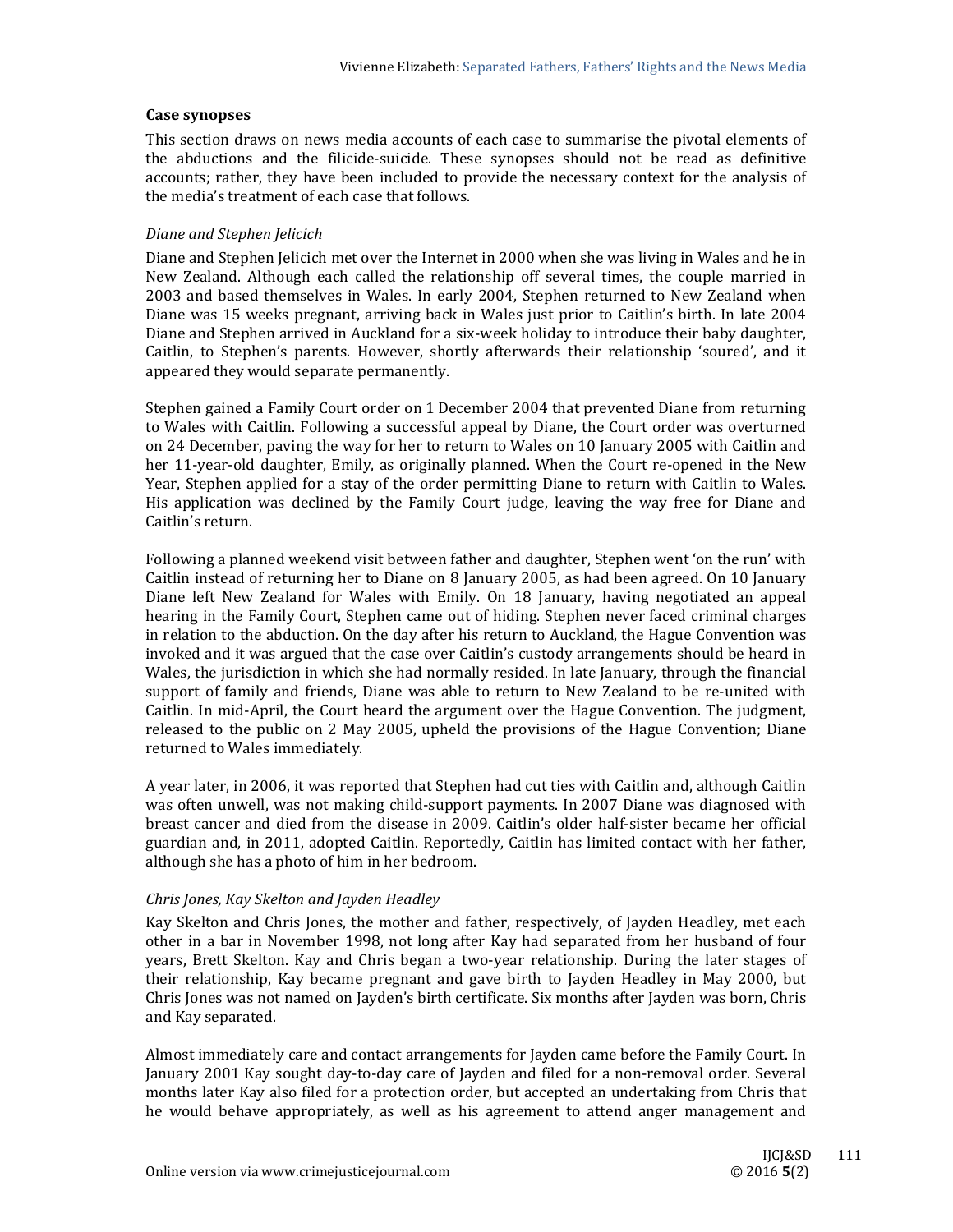parenting classes; in return Chris was granted supervised contact with Jayden. By the following year, Kay was raising doubts over Jayden's paternity, because she had also engaged in sexual relations with Brett Skelton at the time of Jayden's conception. In December 2002 Kay moved to Australia without Chris' knowledge, only returning to New Zealand in August 2003 to avoid her forced return under the Hague Convention. From August 2003 to January 2005 contact between Chris and Jayden generally occurred. By this time Kay had resumed living with Brett, with whom she had maintained close contact. Following a reportedly successful summer holiday with Chris over the summer of  $2004-2005$ , Jayden began refusing to go with his father for access visits. 

Jones applied to the Family Court to have Jayden's day-to-day care transferred to him. Although the Judge believed that Skelton was systematically alienating Jayden from Jones, the Judge nevertheless dismissed Jones's application. However, the Judge ordered the reinstatement of contact between Chris and Jayden, and for Chris, Kay and Jayden to attend specialised counselling. But contact between Jayden and Chris Jones broke down again, prompting Jones to re-apply for day-to-day care. At this point, Kay submitted results from DNA testing that purportedly showed Brett was Jayden's father. These results were overturned when re-testing showed that Jones was the father. On 22 June 2006, following another court case, Jones was awarded day-to-day care and Kay Skelton's contact with her son was restricted to supervised contact. 

Two months later, on 18 August, Jayden was led out of the Hamilton Public Library by Mrs Nikola Taylor, an old friend of Kay Skelton's, and delivered to Dick Headley, Jayden's maternal grandfather. Eight days later, on 26 August, Kay Skelton was charged with kidnapping Jayden. A month later Kay appealed to her father to give himself up on *Close Up*, a prime-time news program screening on TV1, one of New Zealand's main television channels. On 18 October, two months after Jayden's disappearance, Chris Jones' lawyer filed a writ of *habeas corpus* against Kay Skelton requiring her to produce Jayden or information leading to his discovery. A week later (25 October), having failed to prove to the Court that she was unable to locate Jayden, Kay Skelton was jailed for contempt of Court. For the next 90 days Kay Skelton would remain in jail, despite legal action to free her, until Dick Headley returned with Jayden on 23 January 2007.

Following an emergency Family Court hearing, Jayden Headley was returned to the care of his father, whilst the modest provisions that had been in place permitting Kay contact with Jayden were revoked. However, by mid-2007 contact between Skelton and Jayden had resumed under supervision. Dick Headley and Kay Skelton were both charged with kidnapping and each subsequently pleaded guilty. Dick received a sentence of 12 months home detention, while Kay received 9 months home detention and 300 hours of community service. Kay was also found guilty of perjuring evidence in the Family Court and was sentenced to 2 years and 8 months in prison for this offence in 2010. By this stage she had given birth to a daughter and was heavily pregnant with another child, who would spend his first 10 months with Skelton in jail. Kay was released on parole in October 2011 having served less than half her sentence.

## *Edward Livingstone, Katharine Webb, Bradley and Ellen Livingstone*

Edward Livingstone grew up in Australia with his mother and step-father. In the early 2000s he moved to Dunedin, met and married Katharine Webb, and they had two children together -Bradley and then Ellen. In May 2013 Katharine Webb initiated a separation. Later that month Livingstone was referred to a psychiatrist because of a 'domestic violence incident'. About the same time Webb applied for a Protection Order against Livingstone, which was made final in late July 2013. The Protection Order meant that Livingstone was not supposed to contact Webb, nor was he supposed to come onto Webb's property. In addition, Livingstone was to see his children only under supervision.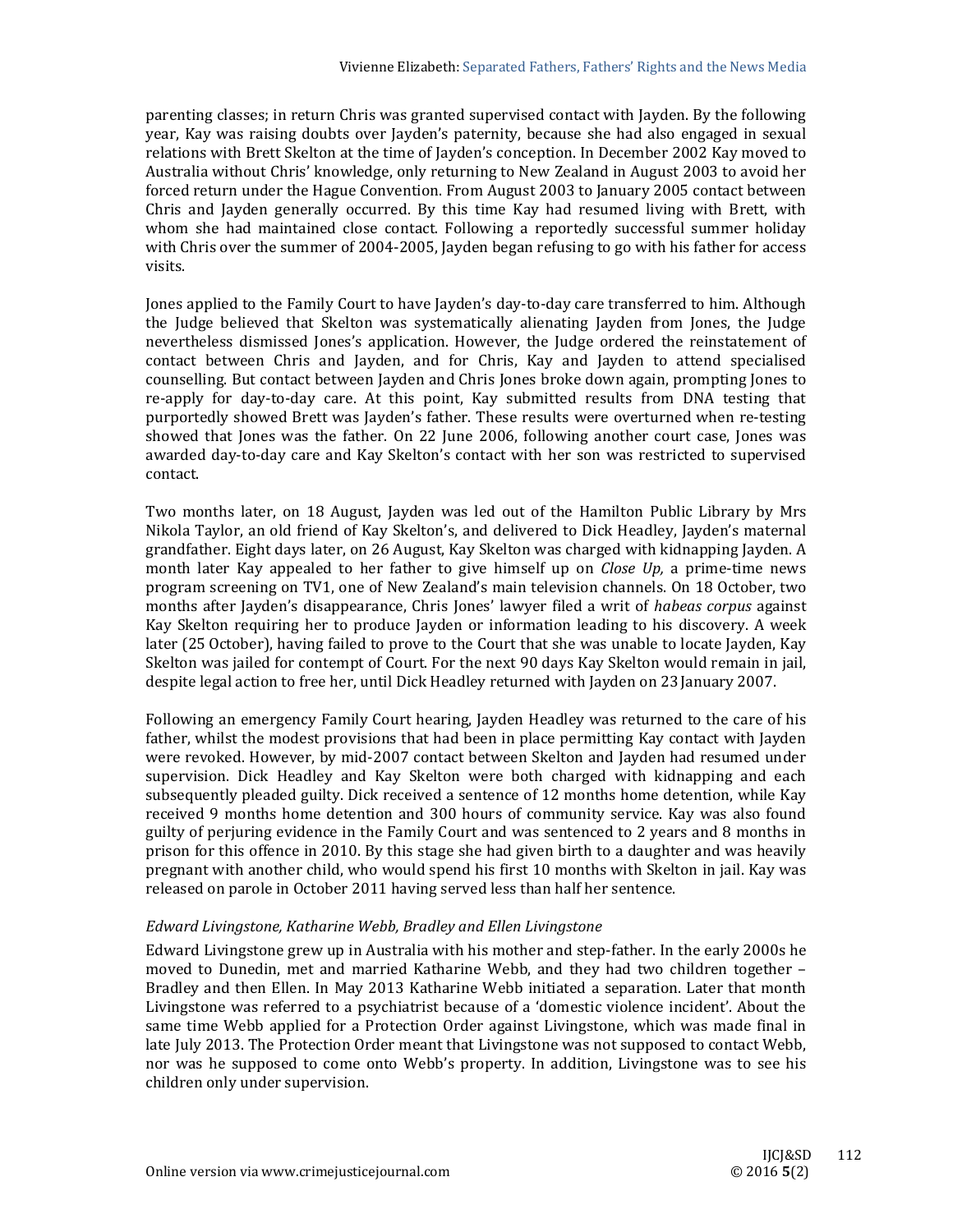In early August 2013 Livingstone emailed and repeatedly telephoned Webb. This behaviour led to Livingstone being charged with breaching the protection order. Both Livingstone's psychiatrist and his psychotherapist supported him in court, with the psychiatrist claiming that Livingstone was suffering from depression and a negative reaction to anti-smoking medication. The charges were waived on condition that Livingstone attend a 12-week stopping violence course. In mid-September Livingstone again breached the protection order by ringing and leaving a recorded message for Webb. Despite reports from Webb that she felt constantly harassed and fearful for her own safety and the safety of their children, Livingstone was discharged without conviction because the Judge believed that a conviction, which would almost certainly cause Livingston to lose his job, would have been out of proportion to the offence committed. On 16 January 2014 Livingstone, armed with a shot gun and a can of petrol, used a secreted key to enter Webb's home. Webb ran to a nearby neighbour for help. Shortly after, Livingstone shot his two children in their beds and, following an altercation with his former neighbour, committed suicide.

# **Analysis**

As I show in this section, media portrayals of the abductions of the Jelicich and Jones cases were framed by fathers' rights discourse on custody disputes that blame father loss on unjustified maternal hostility, and thereby constructs fathers as sympathetic figures in pain. Thus, in spite of the fact that Stephen Jelicich had abducted his daughter and hence brought about what was, at the time, an indeterminate period of maternal loss, what was foregrounded by the media was his imminent separation from Caitlin, a separation that Stephen Jelicich blamed on an unreasonable and headstrong ex-spouse in the first instance, and an unjust family court system in the second. Similarly, in the Jones case, the abductor was a man (that is, Dick Headley) yet Chris Jones's loss of Jayden was attributed to a maternal agent, Kay Skelton. The media focus on Kay Skelton was such that Dick Headley barely featured in the media narrative created during the abduction. The sympathetic construction of the fathers at the centre of these cases was in marked contrast to the portrayal of Diane Jelicich and Kay Skelton who, as I discuss elsewhere (Elizabeth 2010), were represented as morally flawed agents because of their apparent contempt for the father-child bond.

Fathers' rights discourse appeared to have little, if any, role to play in the framing of Edward Livingstone. Instead newspaper coverage of Edward Livingstone drew on a mental illness discourse, together with a discourse of dangerous and vengeful fathers that has its roots in the anti-domestic violence movement, to define Livingstone as the agent of the tragic loss of his innocent children's lives, and hence someone with whom the public could have little sympathy.

As if to confirm the central relevance of father loss to the custody disputes that served as the backdrop to the abductions of Caitlin Jelicich and Jayden Headley, Stephen Jelicich and Chris Jones were portrayed by the media as figures in pain who were desperate to have ongoing relationships with their children. So, for example, Jelicich was quoted as saying:

I was supposed to return Caitlin to her mother on the morning of [Sunday] the 9th. On the Friday night I was giving my girl dinner and thought, 'this is the second to last time I'm going to be doing this', he said, his voice breaking. 'I was basically going to hand her over to her mother knowing the life she was going to. I couldn't do that to her. She deserves more than that. (*The New Zealand Herald* 2005) 

Likewise, readers were told that Chris Jones was so desperate to be reunited with his son that he had put 'his life on hold':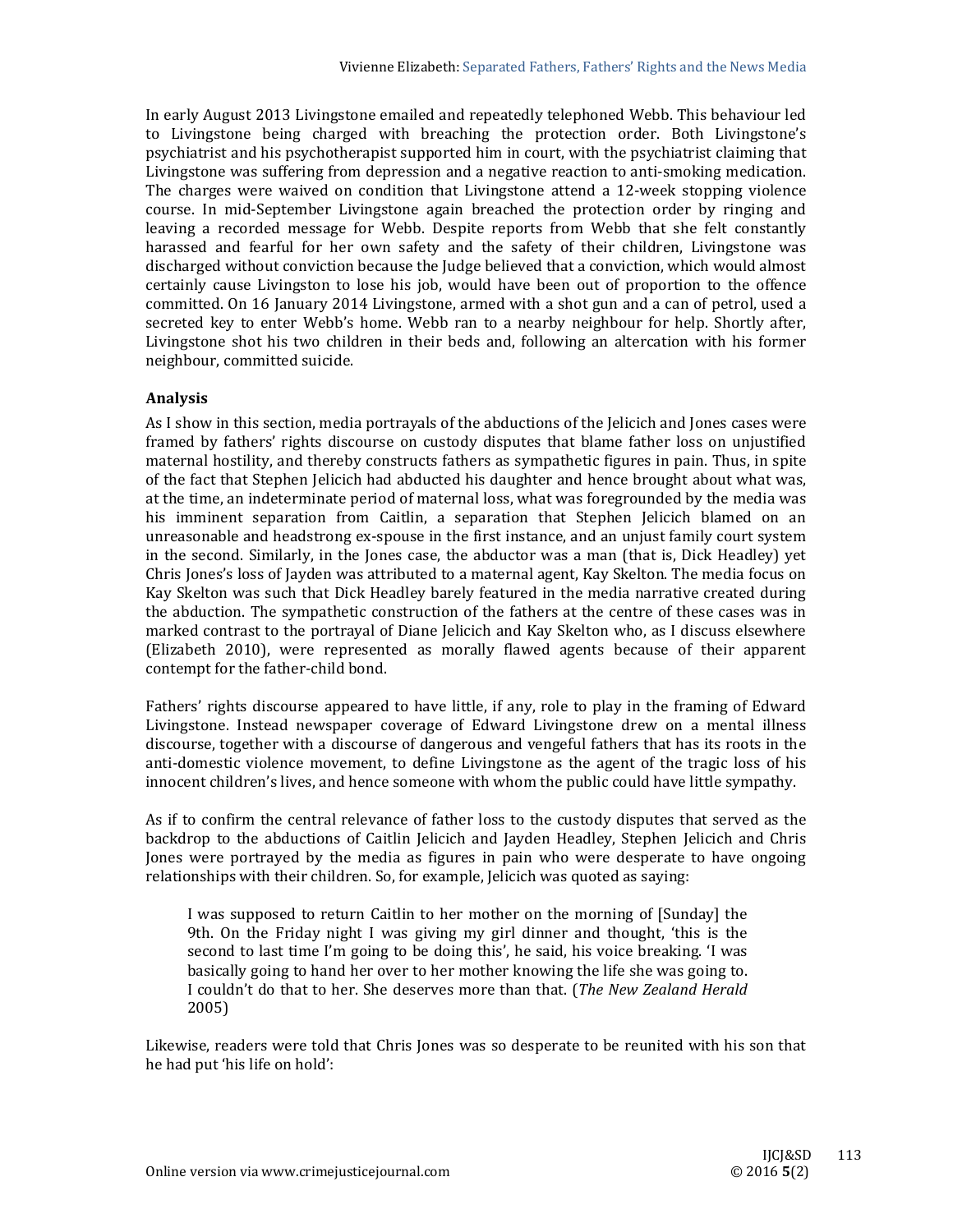Mr Jones said he had stopped going to work because 'I'd just lose it' if there was any more stress in his life. He was speaking to police twice a day. He woke some days with 'little glimmers of hope' that his son would be back - but was constantly disappointed. 'Sometimes you just sense "today's going to be the day", and it proves not to be. You have to dig pretty deep not to go into depression'.  $(Harward 2006)$ 

The sympathetic construction of Stephen Jelicich and Chris Jones was further enhanced by images and stories that drew on fathers' rights appropriation of the involved new father to suggest that both men embodied this idealised version of contemporary fatherhood. Pictures of Stephen Jelicich bottle-feeding baby Caitlin appeared several times during the ten days of the abduction as if to emphasise his nurturing qualities. This construction was bolstered by his family's description of him as a father who 'was tucked away somewhere, loving his baby to bits' (*Dominion Post* 2005). The repeated publication of photographs of Chris Jones in close embrace with a smiling Jayden, and with his pregnant and smiling partner of five years, Anita Hall, operated similarly to construct Chris Jones as a good family man. This construction was reinforced, during the five months of Jayden's abduction, with stories that regularly appeared in which Chris Jones described himself as a thoughtful and involved father who shared everyday activities with Jayden, bought him Christmas presents, planned family holidays when Jayden returned and had decided to reduce the amount of time he spent at work so as to spend more time with Jayden.

However, neither Chris Jones nor Stephen Jelicich was represented simply as examples of new, involved fatherhood. As good family men both were positioned by the media, and also positioned themselves, within a more traditional fatherhood discourse that granted them the right to speak authoritatively about their children's wellbeing. Thus Stephen Jelicich argued that Caitlin's material wellbeing would be secured by her remaining in New Zealand; returning her to Wales would consign her to a life of poverty and cramped living quarters. Similarly Chris Jones repeatedly declared himself to be the guardian of Jayden's welfare in statements such as this: 

I would never treat a child the way Kay has led people to believe, let alone my own child. She [Skelton] needs to pull her head in and think about Jayden for a change. (*The New Zealand Herald* 2007) 

Such comments furthered the construction of Stephen Jelicich and Chris Jones as highly committed fathers, who appeared willing to 'fight' to protect their vulnerable children from harm and who, therefore, deserved support from the public and official institutions.

Significantly, fathers' rights discourse also seems to have incited these fathers to assume the kinds of masculine subjectivities that  $\delta$  ordan  $(2014)$  identifies as being prevalent amongst members of the fathers' rights movement in the United Kingdom. Specifically, both Jelicich and Jones assumed the mantle of heroic fighters for justice, who sought nothing more than an ongoing relationship with their children (Jordan 2014; see also Collier 2006; Wallbank 2007). According to the moral logic of the discourses emanating from the fathers' rights movement, had Stephen Jelicich simply let Caitlin return to the other side of the world with her mother, he would have failed his daughter and failed himself. Subjected to the incitements of fathers' rights discourse, Stephen Jelicich had 'no choice but to go on the run' (The New Zealand Herald 2005a), he couldn't say 'Sorry kid, there's nothing I can do to help you now' (The New Zealand Herald 2005b). Similarly, Chris Jones's uptake of the fathers' rights incitement to act led to him to keep in regular contact with the Police; hire three private detectives to search for his son for five weeks; allow his brother, Mark Jones, to launch a website (www.jayden.gen.nz) and distribute pamphlets publicising the names and addresses of those who were allegedly involved in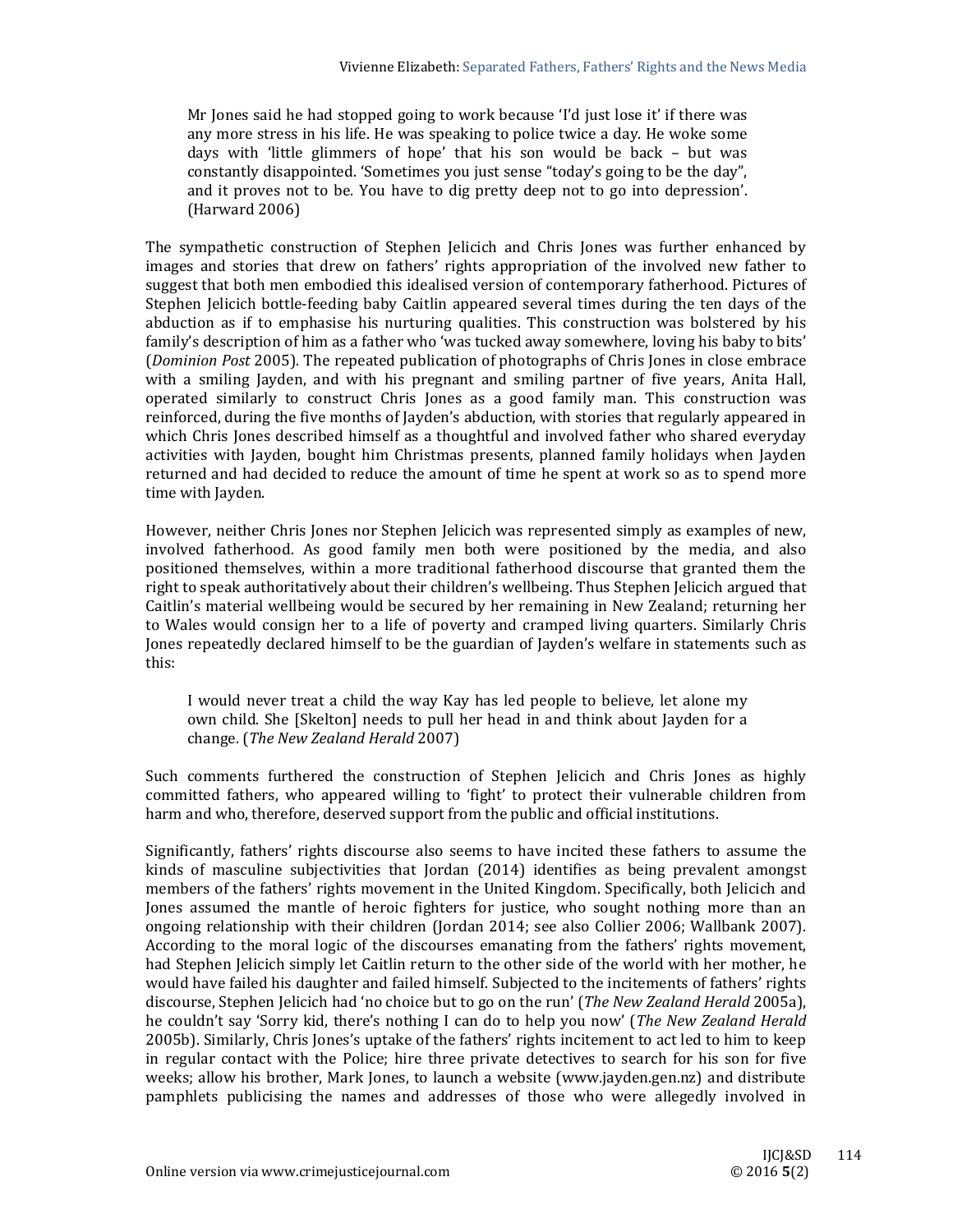Jayden's kidnapping; and, finally, to take the unprecedented step of having his lawyer file a writ of *habeas corpus* against Kay Skelton and others believed to be involved in Jayden's abduction.

The pro-father discursive repertoires that the media heavily drew upon to sympathetically construct Jelicich and Jones were considerably less apparent in the framing of Livingstone. One fathers' rights group (Families Apart Require Equality) did release a press statement suggesting that the root cause of the murder-suicide lay in destructive Family Court 'winner-takes-all battles', which leads some parents to become so desperate that they are driven to the 'extreme of murdering themselves and their children' (Families Apart Require Equality 2014). In other words, this press release drew upon a well-rehearsed fathers' rights claim that fathers who commit harmful and injurious actions against their family members do so because they are provoked by the actions of others, typically their former partners and the family courts (Collier 2006; Flood 2010; Kaye and Tolmie 1998; Neale and Worrell 2010). However, this explanation of Livingstone's actions was not explicitly picked up by journalists reporting on the filicidesuicide, perhaps because his actions were considered beyond the pale.

Instead, the media presented Livingstone as an object of bewilderment and opprobrium: he was a man inexplicably transformed from a loving stay-at-home Dad to a child murderer. For instance, on the day after the shootings, a newspaper article noted that:

Details about the troubled last months of Livingstone, 51, are emerging but what made him *snap* before he drove to his estranged wife's Dunedin house and killed the couple's children before shooting himself is a *mystery* [emphasis added]. (*Otago Daily Times* 2014b) 

Echoing the idea of the crime as inexplicable, a former neighbour, Geoffrey Vine, was quoted as saying: 

The *big unanswered question* from me is what drove this transition from a thoroughly nice man to a monster. You don't become that overnight [emphasis added]. (Fisher 2014a)

In casting Livingstone as a loving family man, both of these statements reference fathers' rights notions that men commit such egregious acts of violence when they have simply been pushed too far. Such representations have the effect of shifting responsibility for the violence away from the perpetrator and onto circumstances beyond the perpetrator's control, as Neale and Worrell (2010) point out in their media analysis of a familicide-suicide in the United Kingdom.

Having presented the Livingstone filicide-suicide as a mystery, how did the media explain his actions? The news media presented two competing accounts of Livingstone: either he had become mentally unwell in the aftermath of his marital separation (that is, he was mad) or he was simply a dangerous and vengeful husband and father (that is, he was bad). Comments made by Livingstone's psychiatrist and psychotherapist during the court hearing for his two breaches of the Protection Order lent support to the former interpretation. His psychiatrist indicated 'he was clearly suffering with moderately severe depressive order' as a result of the marital breakdown and that Livingstone had also experienced a brief psychotic episode as a result of a reaction to a drug he was taking (Fisher 2014b). In the psychiatrist's estimation Livingstone's mental health problems were in the past and he no longer posed a danger to his former wife or children. Similarly, his psychotherapist claimed that she did not believe that Livingstone was a violent man; rather he was suffering from severe depression as a result of unaddressed childhood trauma.

This construction of Livingstone as a father and former husband who was safe was contradicted by his former wife who was reported to be 'so scared of Livingstone that she slept ... with a loud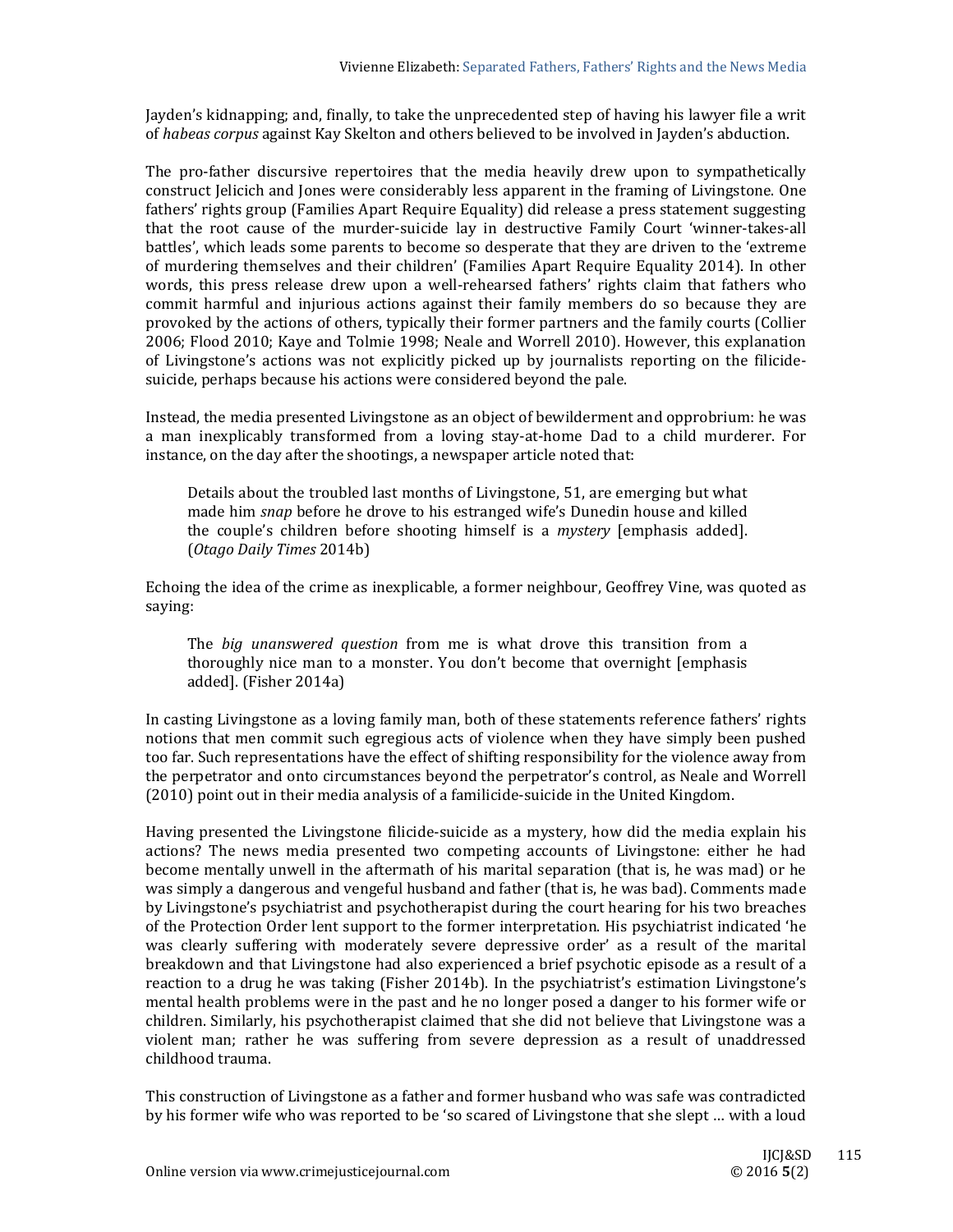panic alarm beside her bed' and had asked neighbours to call the police immediately if they ever heard it go off 'because it was him doing something' (*Otago Daily Times* 2014a). The court judgments of the breaches make it clear that Webb consistently represented Livingstone as somebody who was dangerous and posed a risk to her and the children's safety (*Otago Daily Times* 2014a). Neighbours also cast Livingstone as someone with violent inclinations and spoke of the murder-suicide as a 'premeditated act' (*Otago Daily Times* 2014a, 2014b). As one neighbour was reported as saying:

He was consumed with revenge. The kids were Katharine's life  $-$  they were the centre of her universe  $-$  and he knew that killing them was the worst thing he could do to her, and that's why he did it. (*Otago Daily Times* 2014a) 

However, this neighbour seemed unable to comprehend Livingstone's vengeful intent outside of a disturbance to his mental health, saying that Livingstone was psychotic and suffering from serious mental health problems.

Further support for the construction of Livingstone as a dangerous and vengeful former husband came from reports by friends, who pointed out that Livingstone had cancelled the insurance on the family home in December, an act they believed signalled his intention to leave his wife with nothing (Fisher 2014a). A similar conclusion was drawn by a family violence agency spokeswoman, Jillian Proudfoot, who said: 'There was nothing mental health about it. It was revenge and punishment' (Fisher 2014a). Revelations several months later that Livingstone had a criminal past in Australia lent additional support to the interpretation of Livingstone as a dangerous and vengeful man; 30 years previously, Livingstone had been convicted of arson in Sydney when he had attempted to burn down the house of his former girlfriend when she broke up with him (*Otago Daily Times* 2014c). Livingstone, it seemed, had a history of being violent to those who he said he loved when his world was unravelling through the ending of a relationship. 

## **Conclusion**

Two of the fathers at the centre of the three cases analysed herein were represented sympathetically as basically good fathers who were engaged in a heroic fight to preserve their relationship with their child, something they are morally required to do by contemporary constructions of the good father, a construct that informs and is informed by fathers' rights discourse  $(Collier 2006; Jordan 2014; Wallbank 2007)$ . The egregious act of violence perpetrated by the father at the centre of the third case meant that he was represented as a tainted and unsympathetic figure (Websdale and Alvarez 1998). Such a divergence in the construction of separated fathers in high profile news media stories would seem to suggest a certain contingency in news media reporting and to also point to the limits of fathers' rights discourse in legitimating and neutralising the actions of fathers in pain over the loss of intimate personal relationships. Indeed the use of domestic violence discourse to narrate the story of Edward Livingstone would seem to indicate that this discourse also operates powerfully to produce meaning in high profile cases and may even eclipse the power of fathers' rights discourses in some circumstances. However, the critical potential of the media's recourse to domestic violence discourse was circumscribed by a practice called forensic journalism by Websdale and Alvarez (1998).

Forensic journalism consists of reporting details of the offence and situational factors associated with it to the neglect of any reference to broader contextual patterns and their structural underpinnings (Websdale and Alvarez 1998). Thus readers were made aware of Livingstone's threatening behaviour in the aftermath of his separation from Katharine Webb, but no mention was made of the role of violence in the separation itself, or in marital separations more broadly. It was therefore possible to interpret Livingstone's violence as the effect of a short term mental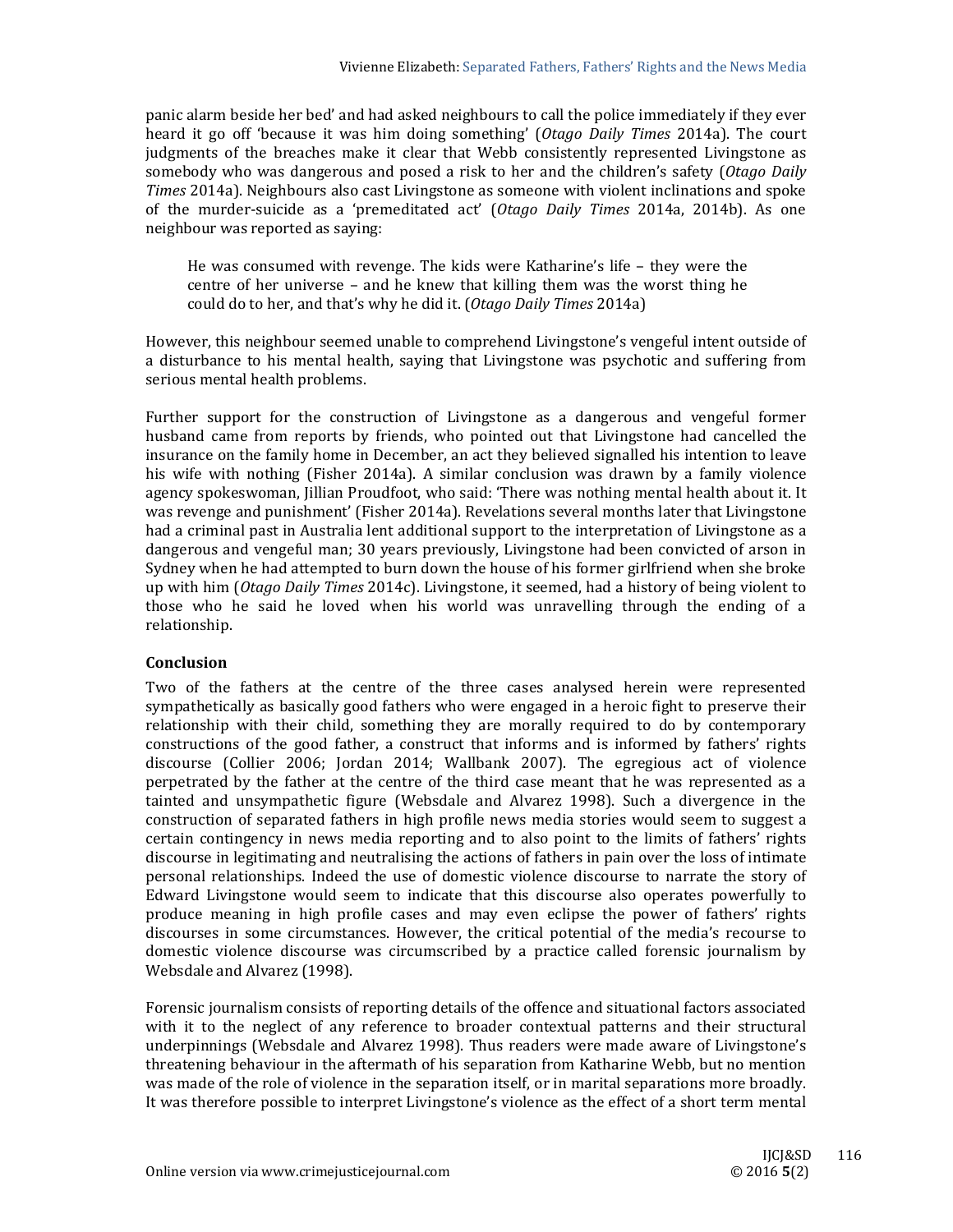health problem that was the result of the end of his marriage, rather than his violence being the cause for the separation. This had the effect of isolating his actions from a broader relational and social context, so that readers were not encouraged to see his filicide-suicide as part of the social pattern of domestic violence with its socio-cultural roots in the continued existence of the patriarchal heterosexual family (Dragiewicz 2011; Kirkwood 2012; Neale and Worrell 2010; Websdale 2010; Websdale and Alvarez 1998).

A forensic approach was also apparent in the two custody abductions and this operated in tandem with fathers' rights discourse to prevent a more contextualised reading of the two cases. Specifically, the failure to connect conflictual separations and custody disputes with a history of violence and coercive control meant that the propensity of both Stephen Jelicich and Chris Jones to engage in fighting talk and actions could not be easily read as signs of illegitimate domination. Thus, the aggressive tone of some of Jones's statements went without comment rather than being treated as evidence of his willingness to act coercively in relation to either Kay or Jayden, something he stood accused of by Skelton. Nor was the filing of the writ of *habeas corpus* against Skelton, which led to her incarceration for several months, and Jones' subsequent application for legal costs of NZ\$100,000 against Skelton, which rendered her bankrupt, perceived as an example of problematic antipathy or force. Rather the reading public was encouraged to see Jones' talk and actions as arising from frustration at Skelton's attempts to thwart his relationship with Jayden; in essence, Kay Skelton was to blame for her own misfortune.

Similarly, no connection was made between Stephen Jelicich's fighting talk and Diane Jelicich's residence in a Women's Refuge prior to her departure from Auckland, something that suggested Stephen Jelicich may have been violent and/or abusive towards his former wife. Instead, readers were told on several occasions that Diane Jelicich faced a charge of assault against Stephen, a reference that suggested a marital relationship characterised by at best mutual combat or at worst the violent victimisation of Stephen. The media's willingness to draw on fathers' rights discourse to exonerate Stephen and to blame Diane for the circumstances that precipitated Caitlin's abduction is further evidenced in the following statement:

It is not hard to understand the emotions that led Jelicich to take such desperate action. The idea of being involuntarily separated from a child is unbearable to most parents. (*The Press* 2005) 

So although Stephen Jelicich's actions were almost always judged to be legally wrong, they were nevertheless rendered intelligible as the actions of a father who was deeply attached to his baby girl. Put another way, Stephen Jelicich retained his moral status as a good father who deserved our sympathy in spite of the illegality of his actions.

More worryingly, the neutralisation of the men's fighting talk and actions in the news media had the effect of obscuring the role that inducements to fight by fathers' rights discourse might play in injuring women and children. The research literature on custody disputes indicates that it is often coercive fathers who pursue custody and/or contact provisions aggressively and tenaciously through family courts as part of their ongoing harassment of their former partners (Boyd 2003; Elizabeth, Gavey and Tolmie 2012a, 2012b; Meier 2009; Miller and Smolter 2011; Stark 2007, 2009). Moreover, when legal processes fail to deliver the results coercive fathers wish, they not infrequently resort to more forceful means of achieving their desired ends; for example, custody abductions or even child homicide.

Many mothers view the loss of day-to-day care or, even more catastrophically, the loss of their child's life 'as the worst thing that can happen to them' (Meier  $2009: 234$ ). While the news media presented the loss faced by Katharine Webb in justly appalling terms, our ability to recognise either Diane's or Kay's experience of maternal loss as a result of the actions of the fathers of their children was blindsided by the media's overwhelming entrancement with both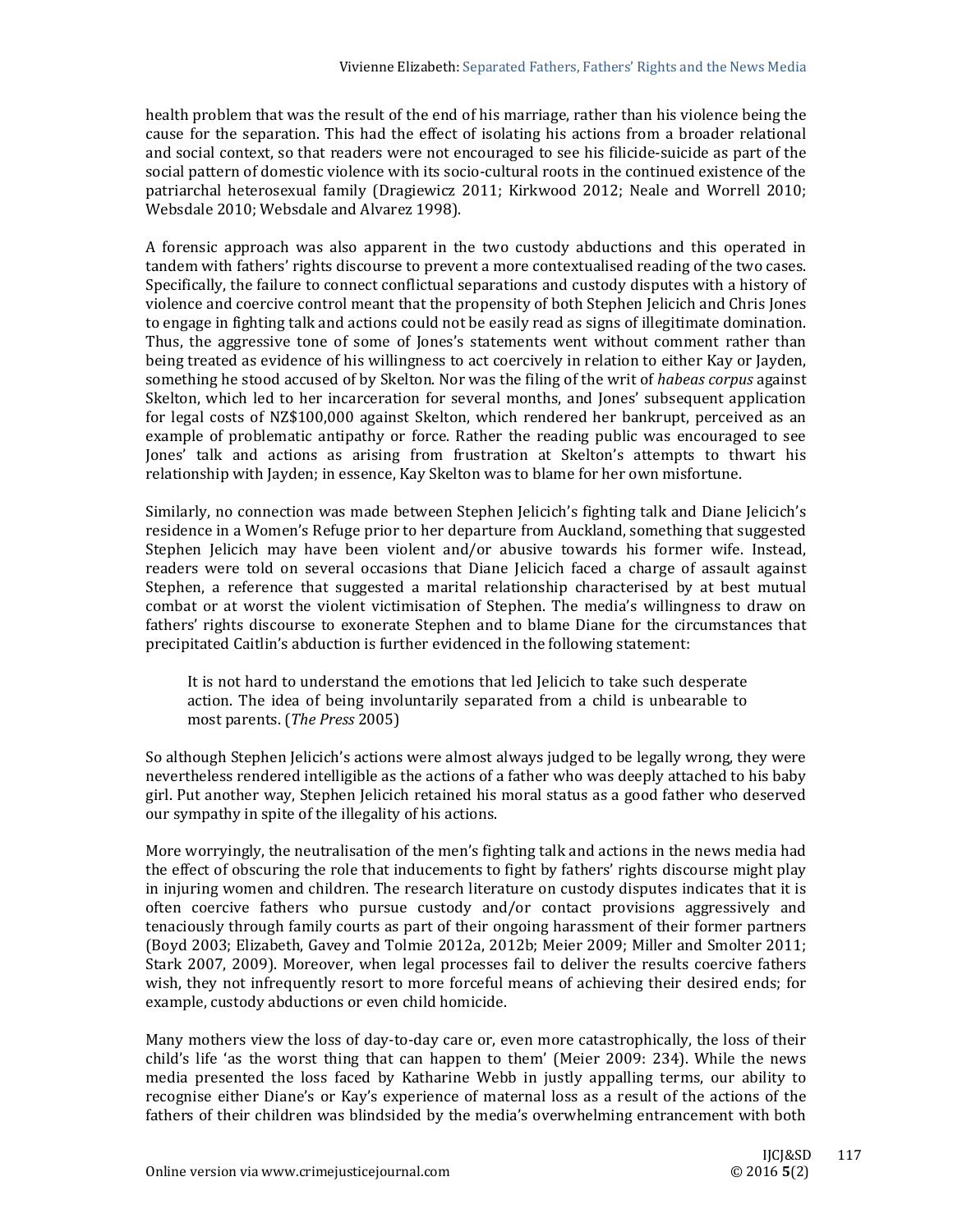men as apparently dedicated fathers; their dedication to the cause of their children turned them into men to be celebrated and not condemned. The media's preoccupation with these men speaks to the relative power of fathers' rights discourse, working in tandem with other policy and legal discourses, in centralising and valorising the presence of fathers in the post-separation family, a state of affairs that has had the effect of requiring women to act in the service of men as fathers (Lacroix 2006; Smart and Neale 1999b). The news media's contribution to the hegemonic production of the post-separation family as one characterised by ongoing paternal presence and authority, on the one hand, and continued maternal subordination and servicing, on the other hand, surely reflects the media's willingness to operate as a handmaiden of fathers' rights.4

Correspondence: Dr Vivienne Elizabeth, Associate Professor, School of Social Sciences, Faculty of Arts, The University of Auckland, 10 Symonds Street, Auckland 1010, New Zealand. Email: v.elizabeth@auckland.ac.nz 

#### **References**

 

Beck U and Beck-Gernsheim E (1995) *The Normal Chaos of Love*. Cambridge, UK: Polity Press.

- Boyd SB (2003) *Child Custody, Law and Women's Work*. Don Mills, Ontario: Oxford University Press.
- Boyd SB (2004) Demonizing mothers: Fathers' rights discourses in child custody law reform processes. *Journal of Association for Research on Mothering* 6(1): 52‐74.
- Boyd SB (2006) 'Robbed of their families?' Fathers' rights discourse in Canadian parenting law reform processes. In Collier R and Sheldon S (eds) *Fathers' Rights Activism and Law Reform in Comparative Perspective:* 27‐51. Portland, Oregon: Hart.
- Burr V (2003) *Social Constructionism*, 2nd edn. London and New York: Routledge.
- Busch R, Morgan M and Coombes L (2014) Manufacturing egalitarian injustice: A discursive analysis of the rhetorical strategies used by fathers' rights websites in Aotearoa/New Zealand. *Feminism and Psychology* 24(4): 440‐460. DOI: 10.1177/0959353514539649.
- Collier R (2006) 'The outlaw fathers fight back': Fathers' rights groups, Fathers 4 Justice and the politics of family law reform – Reflections on the UK experience. In Collier R and Sheldon S

<sup>1</sup> Although the focus is on New Zealand cases and their treatment in the New Zealand media, cases of murder-suicide have attracted media attention in other parts of the Anglo-West, as Neale and Worrell (2010) document in relation to the United Kingdom. Similarly, custody abductions have also been the subject of media attention in Canada, the United States and United Kingdom.

<sup>2</sup> Under New Zealand law there is no requirement to start deliberations over care and contact arrangements for children when their parents live apart by considering equal shared care or even substantial and significant time with the non-residential parent. Rather, courts are supposed to resolve disputes over care and contact arrangements with reference to the specific interests of the child/children that are before the court (Tolmie, Elizabeth and Gavey 2010a).

 $3$  While fathers in New Zealand have responded to the demands of new fatherhood by becoming more involved in their children's lives, a gender division of labour continues to structure many intact families in New Zealand, with the result that mothers continue to provide more hands-on care and do more housework than fathers (Luketina, Davidson and Palmer 2009).

 $\frac{4}{1}$  The practice of forensic journalism and the decontextualised news accounts it produces obviously underpins the media's role as the handmaiden of fathers' rights discourse in cases such as those analysed herein. It could be anticipated, therefore, that the development of journalistic practices that provide readers with greater insight into important aspects of the relational and social context of such stories would diminish the representational power of fathers' rights discourse, both in the media and in courts.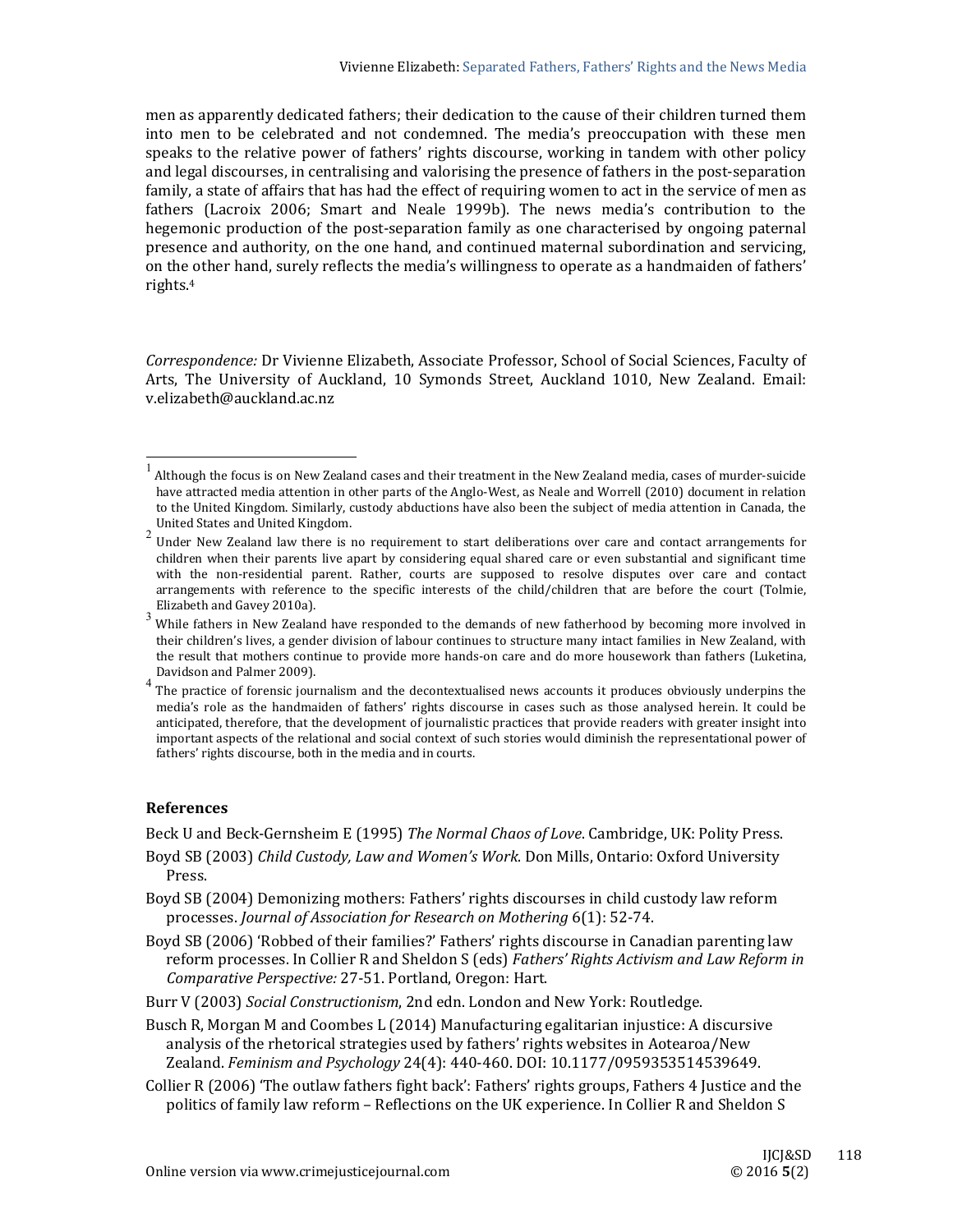(eds) *Fathers' Rights Activism and Law Reform in Comparative Perspective*: 53‐77. Portland, Oregon: Hart.

- Crowley JE (2009) Taking custody of motherhood: Fathers' rights activists and the politics of parenting. *Women's Studies Quarterly* 37(3/4): 223‐240. DOI: 10.1353/wsq.0.0167.
- Davis W (2004) Gender bias, fathers' rights, domestic violence and the Family Court. *Butterworths Family Law Journal* 4(12): 299‐312.
- Dragiewicz M (2011) *Equality with a Vengeance: Men's Rights Groups, Battered Women, and Antifeminist Backlash*. Boston, Massachusetts: Northeastern University Press.
- *Dominion Post* (2005) Father goes bush with baby. 15 January. Available from Newztext (accessed 8 June 2007).
- Elizabeth V (2010) Turning mothers into villains: Gaps and silences in media accounts of custody abductions. *Feminist Media Studies* 10(1): 51‐67. DOI: 10.1080/14680770903457105.
- Elizabeth V, Gavey N and Tolmie  $(2012a)$  He's just swapped his fists for the system: The governance of gender through custody law. *Gender & Society* 26(2): 239‐260. DOI:10.1177/0891233211434765.
- Elizabeth V, Gavey N and Tolmie  $\int$  (2012b) The gendered dynamics of power in disputes over the post-separation care of children. *Violence Against Women* 18(4): 459-481. DOI: 10.1177/1077801212452049.
- Families Apart Require Equality (2014) Media release: Family court has blood on its hands yet again, 17 January. Available at http://www.scoop.co.nz/stories/PO1401/S00055/familycourt-has-blood-on-its-hands-yet-again.htm (accessed 22 April 2014).
- Fisher D (2014a) Inside the mind of killer dad. The *New Zealand Herald*, 24 February. Available at http://www.nzherald.co.nz/nz/news/article.cfm?c\_id=1andobjectid=11208647 (accessed 22 April 2014).
- Fisher  $D(2014b)$  In the end, revenge all that mattered: Why loving father Edward Livingstone killed his children. The New Zealand Herald, 25 February. Available at http://www.nzherald.co.nz/nz/news/article.cfm?c\_id=1andobjectid=11208525 (22 April 2014).
- Fiske  $\int$  (1996) *Media Matters: Race and Gender in U.S. Politics, revised edn. Minneapolis and* London: University of Minnesota Press.
- Flood M (2004) Backlash: Angry men's movements. In Rossi SE (ed.) *The Battle and Backlash Rage On: Why Feminism Cannot Be Obsolete*: 261‐342. New York: XLibris.
- Flood M (2010) 'Fathers' rights' and the defense of paternal authority in Australia. *Violence Against Women* 16(3): 328‐347. DOI: 10.1177/1077801209360918.
- Flood M (2012) Separated fathers and the 'fathers' rights' movement. *Journal of Family Studies* 18(2-3): 235-245. DOI: 10.5172/jfs.2012.18.2-3.235.
- Harward E (2006) Where's Jayden? *Waikato Times*, 16 September: 1. Available from Newztext (accessed 8 June 2007).
- Jordan A (2014) 'Every father is a superhero to his children': The gendered politics of the (real) Fathers 4 Justice campaign. *Political Studies* 62: 83-98. DOI:10.1111/j.1467-9248.2012.01008.x.
- Kaye M and Tolmie J (1998) Discoursing dads: The rhetorical devices of father's rights groups. *Melbourne University Law Review* 22: 162‐194.
- Kellner D (1995) *Media Culture: Cultural Studies, Identity and Politics between the Modern and* The Postmodern. London and New York: Routledge.
- Kirkwood D (2012) *'Just Say Goodbye': Parents Who Kill in the Context of Separation*. Melbourne, Victoria: Domestic Violence Resource Centre Victoria.